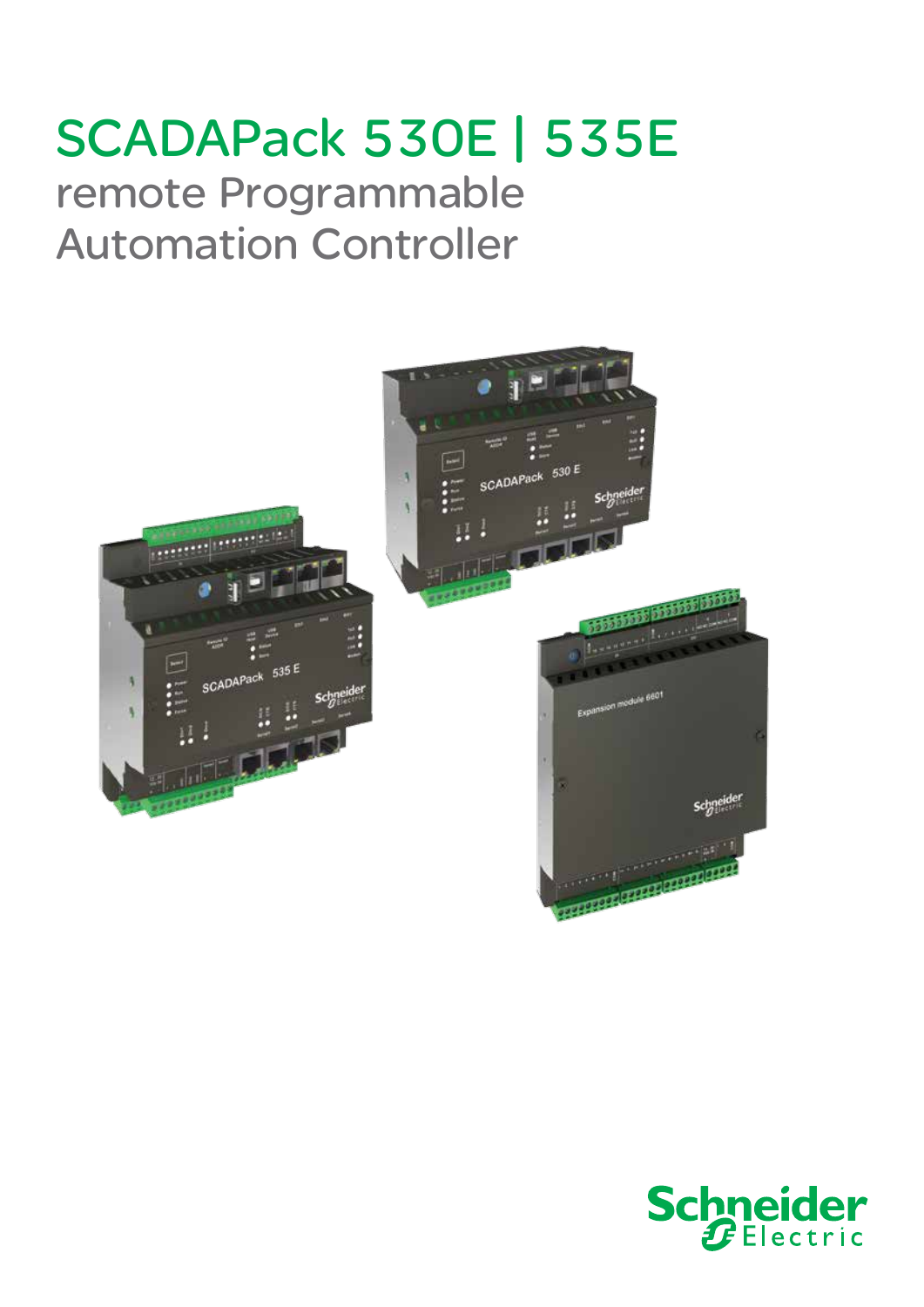With the SCADAPack 500E range, Schneider Electric introduces the first ever remote Programmable Automation Controller (rPAC). This data sheet presents the first two models of that new range, the SCADAPack 530E and the SCADAPack 535E.

The ARC Advisory Group has defined the rPAC as a whole new way to look at remote site automation. An rPAC combines the power of a PAC with the versatility of an RTU.

The SCADAPack 500E rPAC is a platform that dramatically increases performance (execution speed, connectivity, number of remote/ local I/O), adheres to open standards, and can operate in the harsh demands of a remote environment.

#### SCADAPack 500E provides:

- Open standard telemetry protocols such as DNP3 level 4 with Security Suite (Secure Authentication and/or Data Encryption) and IEC 60870-5-101/-104
- Open standard industrial protocols such as Modbus RTU, Modbus TCP and DF1
- Open standard IEC 61131-3 programming environment
- Data concentrator for any DNP3, Modbus or DF1 devices
- Up to 29 active SCADA masters, up to 100 remote/local slave devices and up to 100 remote DNP3 devices in peer-to-peer mode
- Remote management suite (ability to amend configuration, modify programs and update firmware remotely, using open standard DNP3)
- Up to 515 internal digital/analog inputs/outputs
- 1ms resolution time-stamped digital inputs, 30ms sampled analog inputs with 16-bit ADC
- 3 Ethernet and 4 Serial ports, 1 embedded 3G modem, 1 USB device port for configuration
- 1 USB host port for external storage (memory stick up to 32GB)
- Tool-free DIN rail mounting system
- Withstands 15g acceleration
- IP2x terminal blocks
- Operation from  $-40$  to  $+70^{\circ}$ C ( $-40$  to  $+158^{\circ}$ F)
- Compact form factor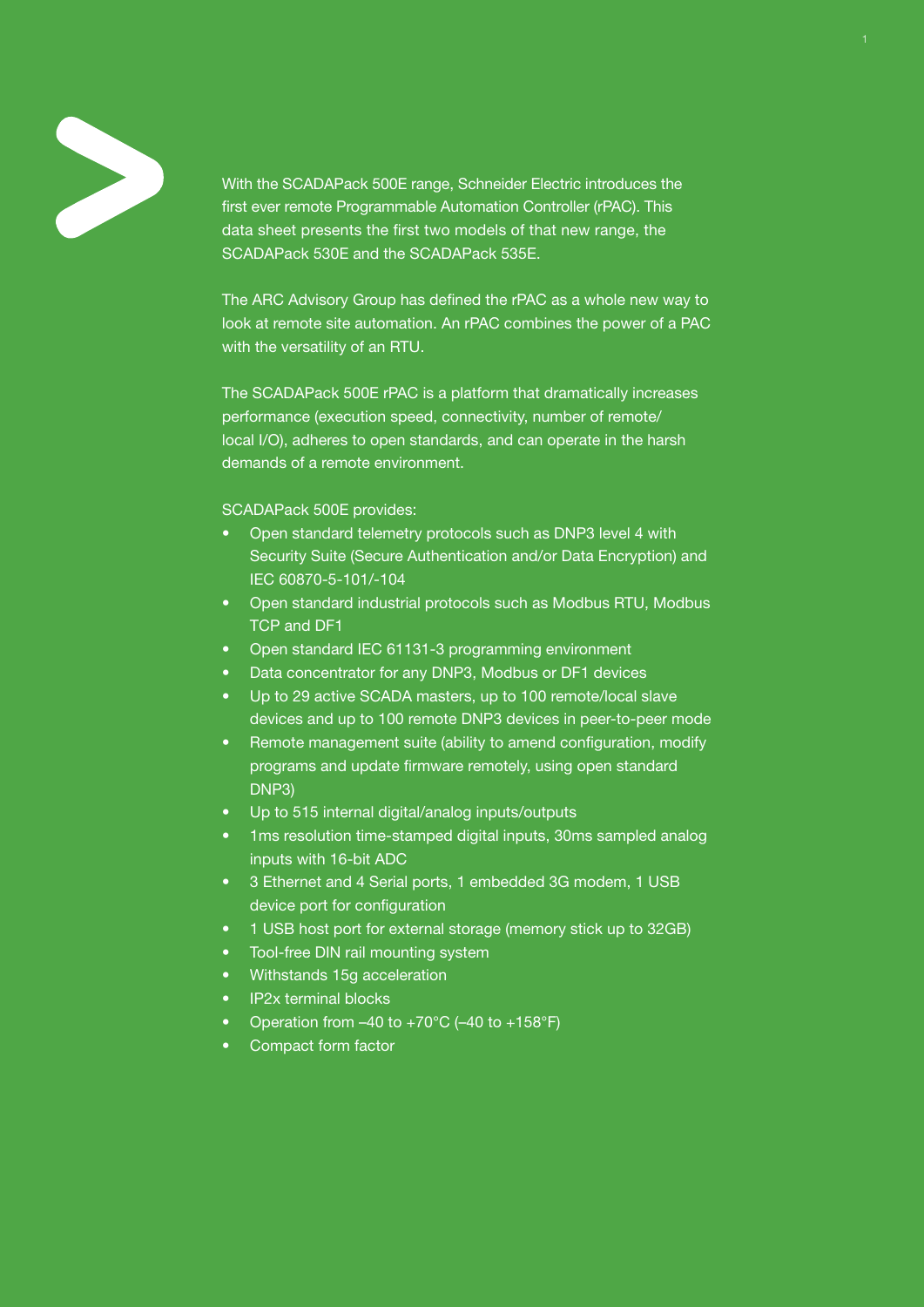# Product Data Sheet SCADAPack 530E | 535E **Specifications**

|                                           | <b>General characteristics</b>                                                                                                                                                                                                                                                                                                                                                      |  |  |  |
|-------------------------------------------|-------------------------------------------------------------------------------------------------------------------------------------------------------------------------------------------------------------------------------------------------------------------------------------------------------------------------------------------------------------------------------------|--|--|--|
| <b>Controller</b>                         |                                                                                                                                                                                                                                                                                                                                                                                     |  |  |  |
| Processor                                 | SPEAr 1380 32-bit dual-core Cortex A9 microcontroller, up to 600MHz                                                                                                                                                                                                                                                                                                                 |  |  |  |
| Memory                                    | • 128MB NAND FLASH, 128MB DDR3 RAM<br>• Non-Volatile RAM CMOS SRAM with lithium battery retains contents for 2 years with no power                                                                                                                                                                                                                                                  |  |  |  |
| <b>Event Logging Capacity</b><br>(events) | 40,000 (this number decreases if the database is greater than 10,000 points)                                                                                                                                                                                                                                                                                                        |  |  |  |
| Database Capacity (points)                | Up to 20,000 (this number decreases if the event pool is above 7,000 events)                                                                                                                                                                                                                                                                                                        |  |  |  |
| Data Concentrator capacity<br>(points)    | Approximately 15,000                                                                                                                                                                                                                                                                                                                                                                |  |  |  |
| Data Concentrator capacity<br>(devices)   | Approximately 100                                                                                                                                                                                                                                                                                                                                                                   |  |  |  |
| File System Typical Storage               | Internal: 10 MB; External: 32 GB (on optional memory stick)                                                                                                                                                                                                                                                                                                                         |  |  |  |
| <b>Communications</b>                     |                                                                                                                                                                                                                                                                                                                                                                                     |  |  |  |
| Serial Ports: Serial1, Serial2            | RS-232 port, 8-pin modular RJ45 jack, full or half duplex with RTS/CTS control and operator interface power control, supports<br>baud rates up to 115,200 bps. Rated to ±15kV (IEC 61000-4-2, Air Discharge) static protection                                                                                                                                                      |  |  |  |
| Serial Ports: Serial3, Serial4            | • RS-232 port, 8-pin modular RJ45 jack, full or half duplex, or RS-485 port, 2-wire, half-duplex, supports baud rates up to 115,200 bps<br>• In RS-232 mode, rated to $\pm 15kV$ (IEC 61000-4-2, Air Discharge) static protection                                                                                                                                                   |  |  |  |
| <b>Embedded Wireless</b>                  | The controller board is fitted with Socket Modem support, for future use                                                                                                                                                                                                                                                                                                            |  |  |  |
| Serial Protocols                          | • DNP3 level 4 slave/master and peer-to-peer, IEC 60870-5-101 slave, Modbus slave/master, DF1 master                                                                                                                                                                                                                                                                                |  |  |  |
| Ethernet Ports:<br>Eth1, Eth2, Eth3       | 8-pin modular RJ45 jack, 10/100 Mbps UTP (10/100Base-T), transformer isolated                                                                                                                                                                                                                                                                                                       |  |  |  |
| <b>IP Protocols</b>                       | DNP3 level 4 in TCP Master/Slave, UDP Master/Slave and peer-to-peer, IEC 60870-5-104 Slave, Modbus/TCP Server,<br>$\bullet$<br>Modbus/TCP Client, Modbus RTU in TCP Client<br>• NTP Client/Server, Telnet Server, FTP Server, BOOTP Server,                                                                                                                                         |  |  |  |
| Master - Slave capability                 | • Can simultaneously report to up to 29 independent masters (3 in DNP3, 2 in IEC 60870-5-5-101/104, 20 in Modbus TCP and<br>4 in Modbus RTU ) and connect to up to 100 remote devices in DNP3 peer-to-peer.<br>• As a data concentrator it can manage up to 100 local or remote DNP3 slaves, and up to 100 local slaves communicating with<br>Modbus RTU, Modbus TCP or DF1 serial. |  |  |  |
| <b>USB Device</b>                         | USB 2.0 compliant "B"-type receptacle, for local configuration                                                                                                                                                                                                                                                                                                                      |  |  |  |
| <b>USB Host</b>                           | USB 2.0 compliant "A"-type receptacle, supports USB devices up to 32GB (specific memory sticks supported)                                                                                                                                                                                                                                                                           |  |  |  |
| <b>General</b>                            |                                                                                                                                                                                                                                                                                                                                                                                     |  |  |  |
| Logic control                             | IEC 61131-3 SCADAPack Workbench programming suite (LD, ST, FBD & SFC)                                                                                                                                                                                                                                                                                                               |  |  |  |
| I/O terminations                          | SCADAPack 530E: 11-pole connector, 0.08103.31mm <sup>2</sup> (2812 AWG), solid or stranded<br>SCADAPack 535E: 5, 6, 7, 9, 11-pole connectors, 0.08103.31mm <sup>2</sup> (2812 AWG), solid or stranded                                                                                                                                                                               |  |  |  |
| <b>Dimensions</b>                         | SCADAPack 530E: 150.5mm (5.93") wide, 134.8mm (5.31") high, 74.9mm (2.95") deep<br>SCADAPack 535E: 150.5mm (5.93") wide, 182.3mm (7.18") high, 86.5mm (3.41") deep                                                                                                                                                                                                                  |  |  |  |
| Packaging                                 | Corrosion resistant zinc-plated steel with black enamel paint                                                                                                                                                                                                                                                                                                                       |  |  |  |
| Environment                               | • -40°C (-40°F) to 70°C (158°F) operating, -40°C (-40°F) to 85°C (185°F) storage<br>• 5% RH to 95% RH, non-condensing                                                                                                                                                                                                                                                               |  |  |  |
| Shock & Vibration                         | IEC 60068-2-27 (tested up to 15g), IEC 60068-2-6                                                                                                                                                                                                                                                                                                                                    |  |  |  |
| Warranty                                  | 3 years on parts and labor                                                                                                                                                                                                                                                                                                                                                          |  |  |  |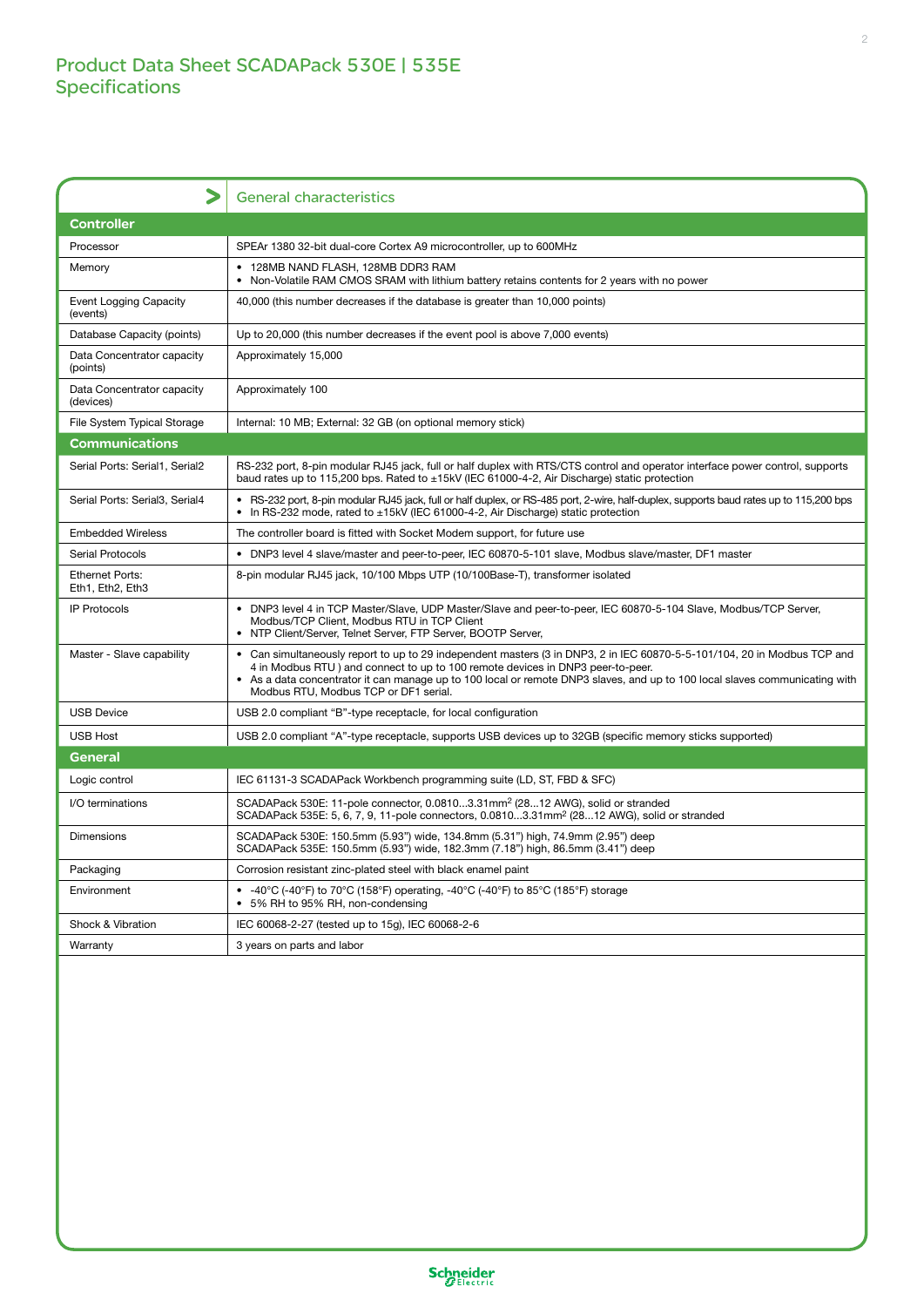# Product Data Sheet SCADAPack 530E | 535E **Specifications**

|                         | $\blacktriangleright$                                                                                                                                                                                                                                                       | <b>General characteristics</b>                                                                                               |      |             |                        |                        |
|-------------------------|-----------------------------------------------------------------------------------------------------------------------------------------------------------------------------------------------------------------------------------------------------------------------------|------------------------------------------------------------------------------------------------------------------------------|------|-------------|------------------------|------------------------|
| <b>Power Supply</b>     |                                                                                                                                                                                                                                                                             |                                                                                                                              |      |             |                        |                        |
| <b>Rated Voltage</b>    |                                                                                                                                                                                                                                                                             | 1230 Vdc, 5W typical. Limit voltage: 11.532 Vdc; turn on voltage: 1011.5 Vdc; turn off voltage: 910 Vdc                      |      |             |                        |                        |
| Maximum Power           | SP530E + 4 x 6601 expansion IO modules + USB: 8.7W                                                                                                                                                                                                                          |                                                                                                                              |      |             |                        |                        |
| Power Requirements      | SP530E (Controller) 3.7 W<br>SP535E (Controller with integrated IO) 4.8 W<br>6601 (Expansion IO) 1.1 W<br>USB (5V at 100mA) 0.6 W<br>Serial port (5V at 250mA) 1.5 W<br>For analog output power requirements see the Analog Output specifications.<br>Power Consumption (W) |                                                                                                                              |      |             |                        |                        |
|                         | Voltage                                                                                                                                                                                                                                                                     | 530E                                                                                                                         | 535E | 535E        | 535E                   | 535E                   |
|                         | input                                                                                                                                                                                                                                                                       |                                                                                                                              |      | $+$<br>6601 | $+$<br>$2 \times 6601$ | $+$<br>$3 \times 6601$ |
|                         | 11.5V                                                                                                                                                                                                                                                                       | 3.0                                                                                                                          | 4.1  | 5.2         | 6.3                    | 7.4                    |
|                         | 13.8V                                                                                                                                                                                                                                                                       | 3.0                                                                                                                          | 4.1  | 5.2         | 6.3                    | 7.4                    |
|                         | <b>24V</b>                                                                                                                                                                                                                                                                  | 3.4                                                                                                                          | 4.5  | 5.6         | 6.7                    | $7.8$                  |
|                         | 30V                                                                                                                                                                                                                                                                         | 3.7                                                                                                                          | 4.8  | 5.9         | 7.0                    | 8.1                    |
| <b>Certifications</b>   |                                                                                                                                                                                                                                                                             |                                                                                                                              |      |             |                        |                        |
| EMC and radio frequency | FCC 47 CFR Part 15, Subpart B<br>ICES-003 Issue 5 August 2012<br>CE and RCM markings                                                                                                                                                                                        |                                                                                                                              |      |             |                        |                        |
| General safety          | <b>UL 508</b>                                                                                                                                                                                                                                                               |                                                                                                                              |      |             |                        |                        |
| Hazardous locations     |                                                                                                                                                                                                                                                                             | cCSAus Non incendive Electrical Equipment for use in Class I, Division 2, Groups A, B, C and D<br>IECEx/ATEX Class I, Zone 2 |      |             |                        |                        |
|                         |                                                                                                                                                                                                                                                                             |                                                                                                                              |      |             |                        |                        |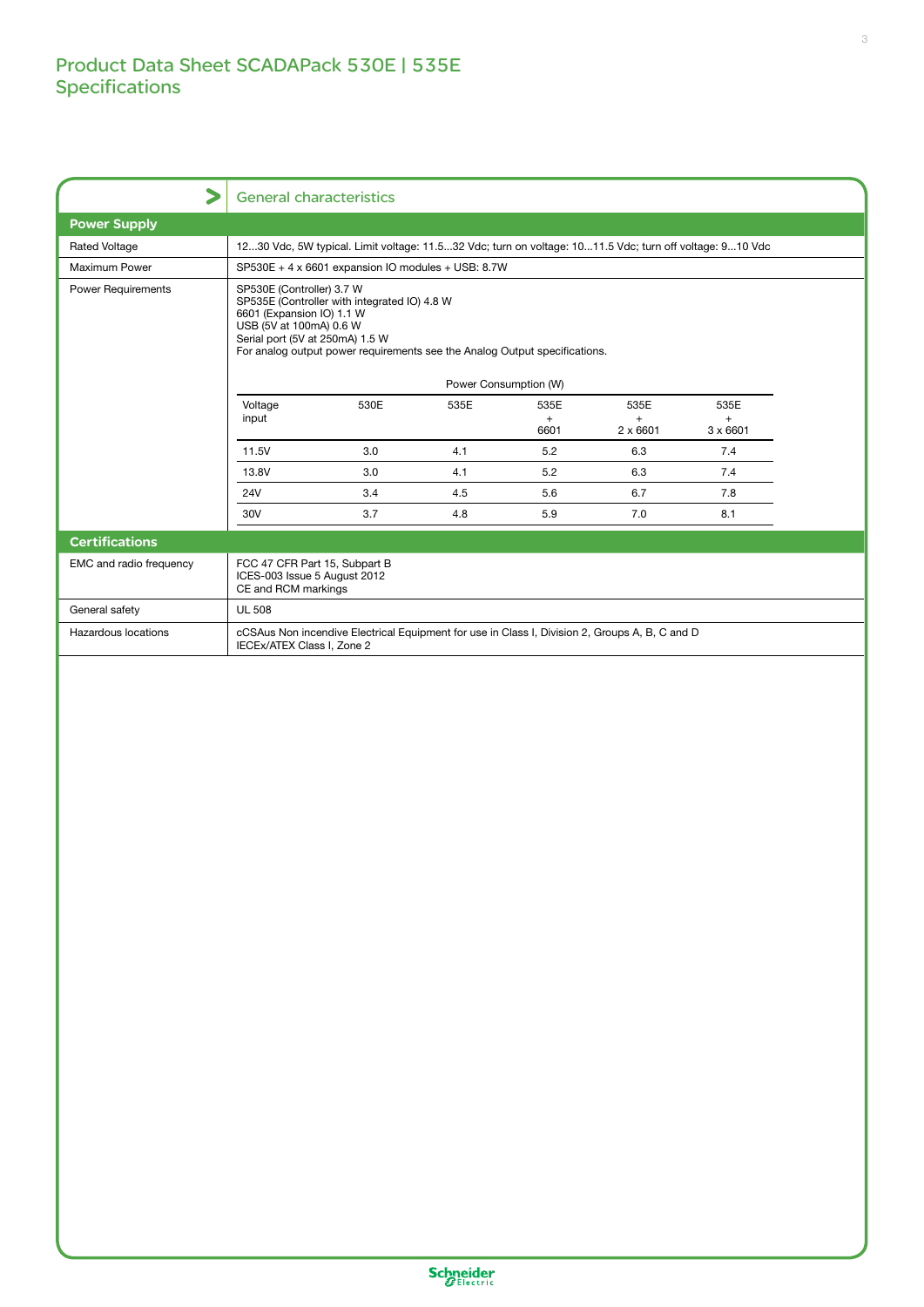|                                             | <b>Digital and Analog Inputs/Outputs</b>                                                                                                                                                                                                                                                                                                                                                                                                                                                                                                                                                                                                                                                                                                                           |  |  |  |  |
|---------------------------------------------|--------------------------------------------------------------------------------------------------------------------------------------------------------------------------------------------------------------------------------------------------------------------------------------------------------------------------------------------------------------------------------------------------------------------------------------------------------------------------------------------------------------------------------------------------------------------------------------------------------------------------------------------------------------------------------------------------------------------------------------------------------------------|--|--|--|--|
| Controller board (530E and 535E)            |                                                                                                                                                                                                                                                                                                                                                                                                                                                                                                                                                                                                                                                                                                                                                                    |  |  |  |  |
| Digital Inputs                              | 2, 12…24 Vdc<br>• Turn on voltage: 8 Vdc (minimum), Turn off voltage: 4 Vdc (maximum)<br>Over-voltage tolerance: 150% sustained over-voltage without foreseeable damage<br>DC input current: 0.4 mA at 12 Vdc, 0.8 mA at 24 Vdc<br>• Time stamping: 10 ms<br>Ground return connected to Chassis Ground                                                                                                                                                                                                                                                                                                                                                                                                                                                             |  |  |  |  |
| Digital Output                              | 1, Sinking MOSFET output, rated 30V, 0.5A, ground return connected to Chassis Ground                                                                                                                                                                                                                                                                                                                                                                                                                                                                                                                                                                                                                                                                               |  |  |  |  |
| Internal power monitor                      | Power input - analog input and low indication, onboard lithium battery - low indication                                                                                                                                                                                                                                                                                                                                                                                                                                                                                                                                                                                                                                                                            |  |  |  |  |
| Internal temperature monitor                | Controller temperature range -40°C+75°C (-40°F+167°F)                                                                                                                                                                                                                                                                                                                                                                                                                                                                                                                                                                                                                                                                                                              |  |  |  |  |
| I/O board (535E and 6601 standalone module) |                                                                                                                                                                                                                                                                                                                                                                                                                                                                                                                                                                                                                                                                                                                                                                    |  |  |  |  |
| Analog Inputs                               | 6, dipswitch-configurable to 420 mA, 020 mA, 15 V, or 05 V<br>Uni-polar, differential, voltage or current<br>Resolution: 24-bit ADC (16-bit over the measurement range)<br>• Accuracy: $\pm$ 0.1% of full scale at 25°C (77°F), $\pm$ 0.2% over temperature range<br>Isolation: 250 Vac isolation from channel to channel and from rPAC logic and chassis<br>Input Resistance: 250 $\Omega$ or 800 k $\Omega$ in current/voltage configurations<br>Under range: 420 mA measures to 0 mA<br>Common Mode Rejection: -80dB (50/60Hz)<br>30 ms sampling rate                                                                                                                                                                                                           |  |  |  |  |
| Analog Outputs                              | 2 (optional), 020 mA, 420 mA, voltage output may be accomplished with external precision resistor<br>• Uni-polar<br>Resolution: 12-bit over 020 mA range<br>Accuracy: ±0.15% at 25°C, ±0.35% of full scale over temperature range<br>Response Time: less than 10 us for 10% to 90% signal change<br>Power Supply: 1230 Vdc, external<br>Power (Current) Requirements: 10 mA plus up to 20 mA per output<br>Isolation: transformer, 500 Vdc maximum to RTU logic and chassis<br>Load Range: 12 Vdc: $0475\Omega$ , 24 Vdc: $01075\Omega$ , 30 Vdc: 2501375 $\Omega$<br>Logic End-Of- Scan to Signal Update Latency: less than 10 ms (typically 58 ms)<br>Status & Reporting: Open Loop status, output value poll<br>Controls: Direct Operate, Select Before Operate |  |  |  |  |
| Digital Inputs                              | 16, 1224 Vdc<br>• Turn on voltage: 9 Vdc (minimum), Turn off voltage: 4 Vdc (maximum)<br>Over-voltage tolerance: 150% sustained over-voltage without foreseeable damage<br>DC input current: 0.91.2 mA at 12 Vdc, 2.12.4 mA at 24 Vdc<br>• Time stamping: 1 ms Sequence of Events<br>Isolation: in 2 groups of 8. Isolation from RTU logic and chassis: 1000Vac/1500Vdc                                                                                                                                                                                                                                                                                                                                                                                            |  |  |  |  |
| <b>Digital Outputs</b>                      | 8, relays (2 Form C, 6 Form A)<br>Form C: SPDT, separate Normally Open/Normally Closed/Common<br>Form A: Normally open, one common<br>Isolation: 500 Vac minimum to RTU logic<br>Maximum Switching Voltage: 30 Vdc or 25 Vac<br>Maximum Switching Load: 60 W or 50 VA (2A)<br>Status & Reporting: Individual relay pole feedback to software, output state poll<br>Controls: Direct Operate, Select Before Operate, Trip/Close, Latch, Pulse                                                                                                                                                                                                                                                                                                                       |  |  |  |  |
| Counter Inputs                              | 8, shared with digital input channels 1 to 4: 01.5kHz, 5 to 8: 0150Hz.                                                                                                                                                                                                                                                                                                                                                                                                                                                                                                                                                                                                                                                                                             |  |  |  |  |
| <b>Additional I/O</b>                       |                                                                                                                                                                                                                                                                                                                                                                                                                                                                                                                                                                                                                                                                                                                                                                    |  |  |  |  |
| I/O Expansion                               | Supported modules:<br>• 6601 external module                                                                                                                                                                                                                                                                                                                                                                                                                                                                                                                                                                                                                                                                                                                       |  |  |  |  |
|                                             | Maximum number of modules per unit:<br>SCADAPack 530E: 16 (*)<br>٠<br>SCADAPack 535E: 15 (*)<br>(*): to reach this limit, additional power supply modules are required                                                                                                                                                                                                                                                                                                                                                                                                                                                                                                                                                                                             |  |  |  |  |